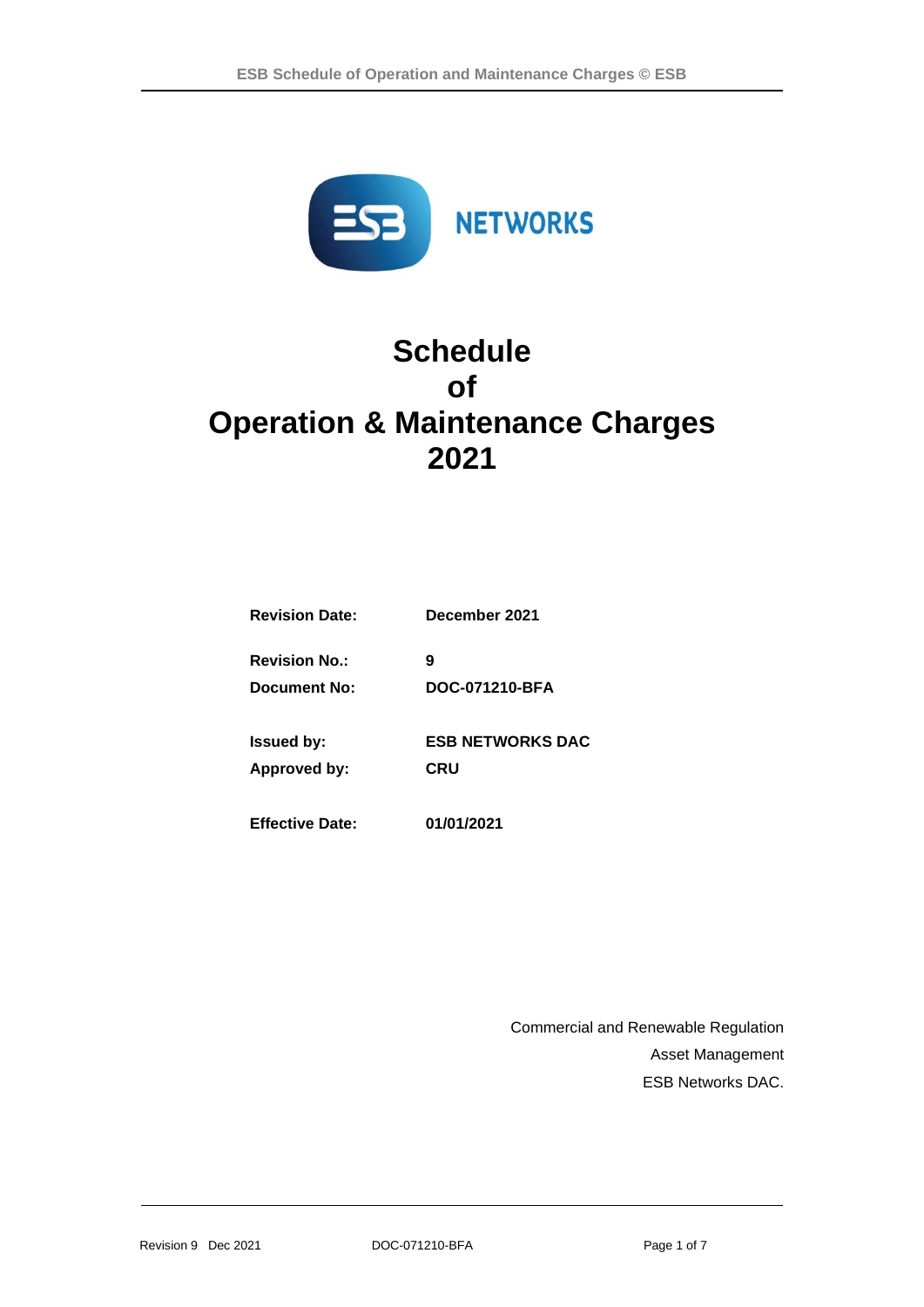## **1.1 Background**

Generators connected to the Distribution system are required to pay an annual charge to ESB Networks for the operation and maintenance of the substations, overhead lines, and cables built to connect their facility to the Distribution system. The annual charges are based on a standard amount per km line or cable and per item of substation equipment and, for transparency, are itemised in the same manner as the generator standard charges. These standard amounts are referred to as Operation and Maintenance unit charges.

### **1.2 General Points on O&M unit costs**

The operation and maintenance unit costs are intended to reflect only the additional operation and maintenance costs which will be incurred by the DSO arising from the generator connection. For example, when it is proposed to replace transformers in an existing substation with larger units to allow for connection of a generator, then only the extra O&M cost arising from the larger transformers is included in the O&M unit cost. In addition, where an item of plant is shared by a number of generators, they will also share the relevant O&M charge on an annual basis. The share will be on a per MW basis and will be calculated in the same manner as the share of the capital cost.

The O&M unit costs covered in this submission cover operation and maintenance costs on distribution assets only. They are not intended to cover O&M costs on transmission assets.

In practice the O&M costs incurred on a given section of line or item of plant will vary from year to year. However, it is proposed to levy an annual charge based on the estimate of the average cost over the first 20 years of service but incremented annually for inflation. 20 years is the length of the connection agreements offered to generators.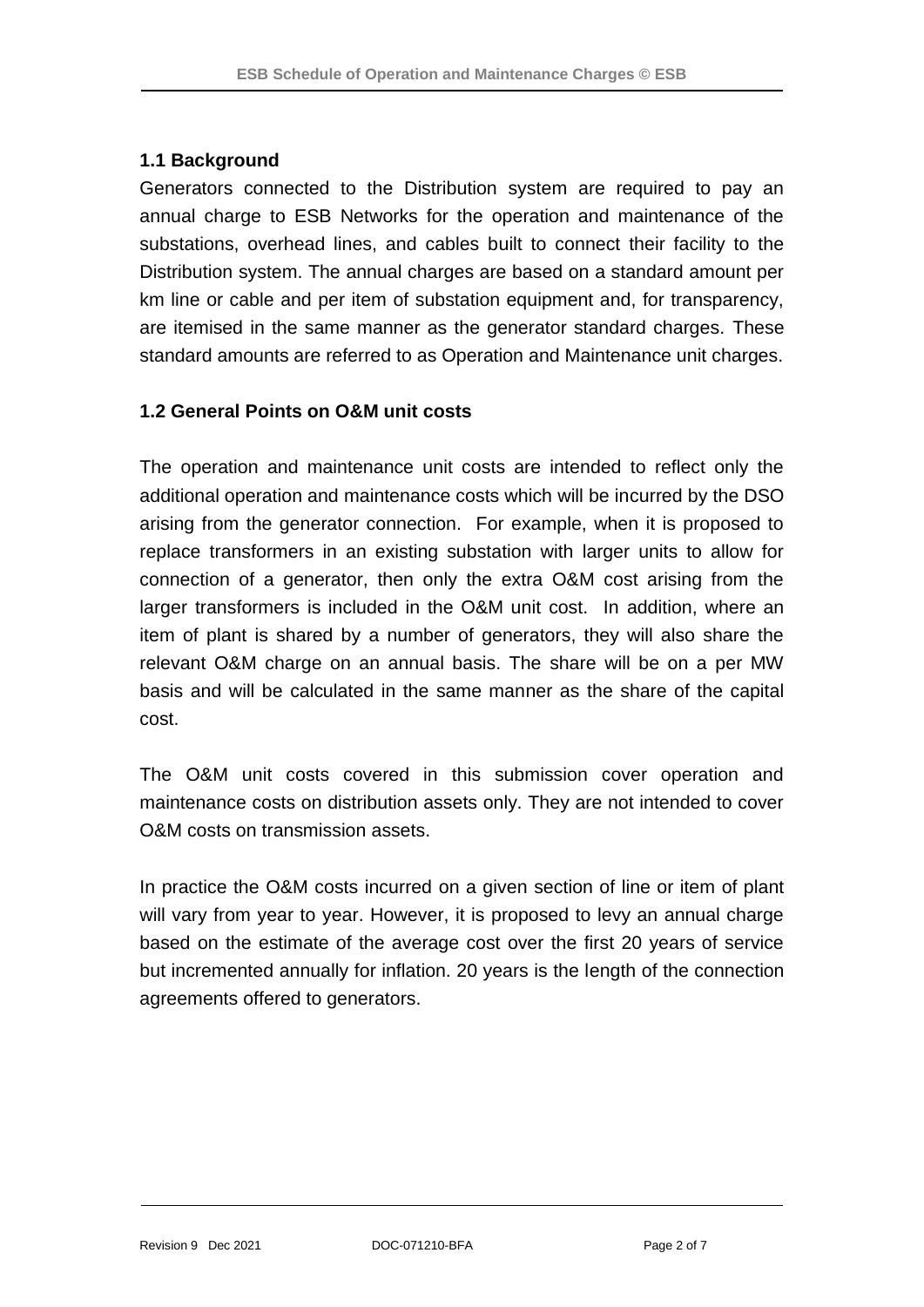#### **1.3 Make-up of O&M charges**

The O&M costs arising from generator connections consist of the following types of cost:

• *Planned Maintenance activities*

These are activities generally carried out on a cyclic or "as needed" basis. The planned maintenance component of the unit costs is based on ESB maintenance policies for the type of plant involved.

• *Fault repair activities.*

The fault repair component is based on an estimate of fault repair costs in the first 20 years of service.

• *Line Diversion.* 

This cost arises in the case of overhead lines.

On construction of a line, ESB commits to landowners to divert a section of line free of charge if required in the event that planning permission is obtained for a new house or structure conflicting with line

• *Rates*

ESB pay rates to the local authorities based on the depreciated replacement costs of its networks assets. The O&M unit costs contain a component to reflect the additional rates payable by ESB Networks for assets used to connect the generator.

• *Telecommunication costs*

Telecommunication costs arise in relation to meters and SCADA equipment at the generator sites.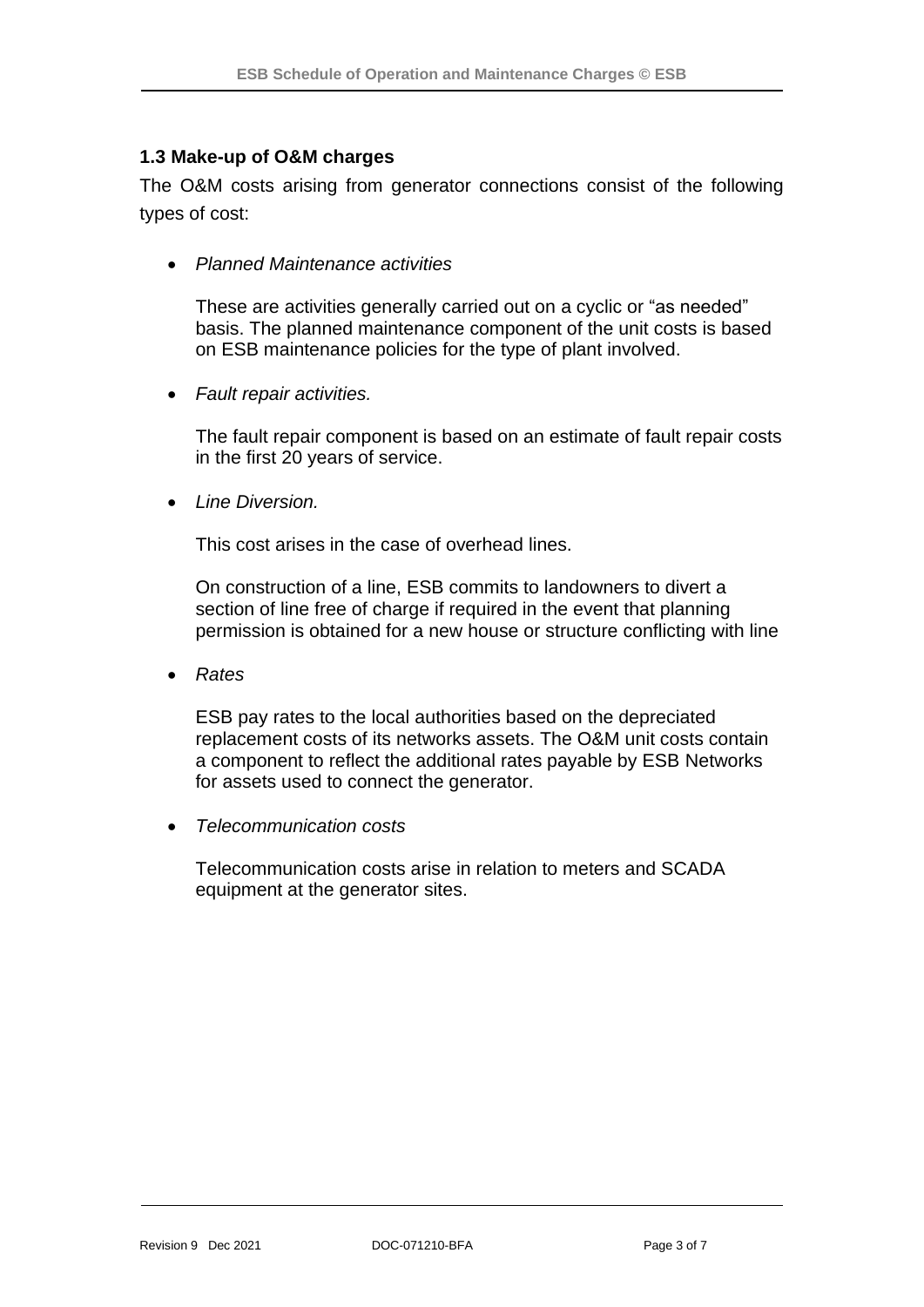|                                                    | <b>Network Asset Type</b>              | Unit of<br>Charge | <b>Amount</b><br>excl rates | <b>Rates</b> | <b>Total</b><br><b>Amount</b><br>due $(\epsilon)$ |  |
|----------------------------------------------------|----------------------------------------|-------------------|-----------------------------|--------------|---------------------------------------------------|--|
|                                                    |                                        | <b>Line Work</b>  |                             |              |                                                   |  |
| 1.                                                 | Standard<br>110kV<br>line<br>(300ACSR) | Per km            | 1130                        | 1261         | 2391                                              |  |
| 2.                                                 | 38kV 300ACSR                           | Per km            | 1120                        | 666          | 1786                                              |  |
| 3.                                                 | 38kV150AAAC<br>(Mulberry) Line         | Per km            | 453                         | 536          | 989                                               |  |
| $\overline{4}$ .                                   | 38kV 100ACSR                           | Per km            | 453                         | 421          | 874                                               |  |
| 5.                                                 | MV 150ACSR/92 SCA                      | Per km            | 285                         | 314          | 599                                               |  |
| Cable Costs (excludes all civil works and ducting) |                                        |                   |                             |              |                                                   |  |
| 6.                                                 | 110kV cable                            | Per km            | 221                         | 2848         | 3069                                              |  |
| 7 <sub>1</sub>                                     | 38kV cable                             | Per km            | 189                         | 1027         | 1216                                              |  |
| 8.                                                 | MV cable                               | Per km            | 137                         | 422          | 559                                               |  |
| 9.                                                 | 38kV cable end mast                    | Per mast          | 0                           | 337          | 337                                               |  |
| 10.                                                | 110kV cable end mast                   | Per mast          | 0                           | 1180         | 1180                                              |  |

## **2. ESB OPERATION AND MAINTENANCE CHARGES FOR YEAR 2021**

|     | <b>Station Work</b>                                     |             |       |       |       |  |
|-----|---------------------------------------------------------|-------------|-------|-------|-------|--|
|     | <b>110kV stations</b>                                   |             |       |       |       |  |
| 11. | 110kV/MV<br>incl.<br>station<br>equipment (2*20MVA)     | Per station | 23956 | 24278 | 48234 |  |
| 12. | 110kV/38kV 63MVA green<br>field transformer package     | Per station | 14179 | 13072 | 27251 |  |
| 13. | 110kV/38kV 31.5MVA green<br>field transformer package   | Per station | 14033 | 9846  | 23879 |  |
| 14. | 110kV/MV<br>20MVA<br>green<br>field transformer package | Per station | 13789 | 8534  | 22323 |  |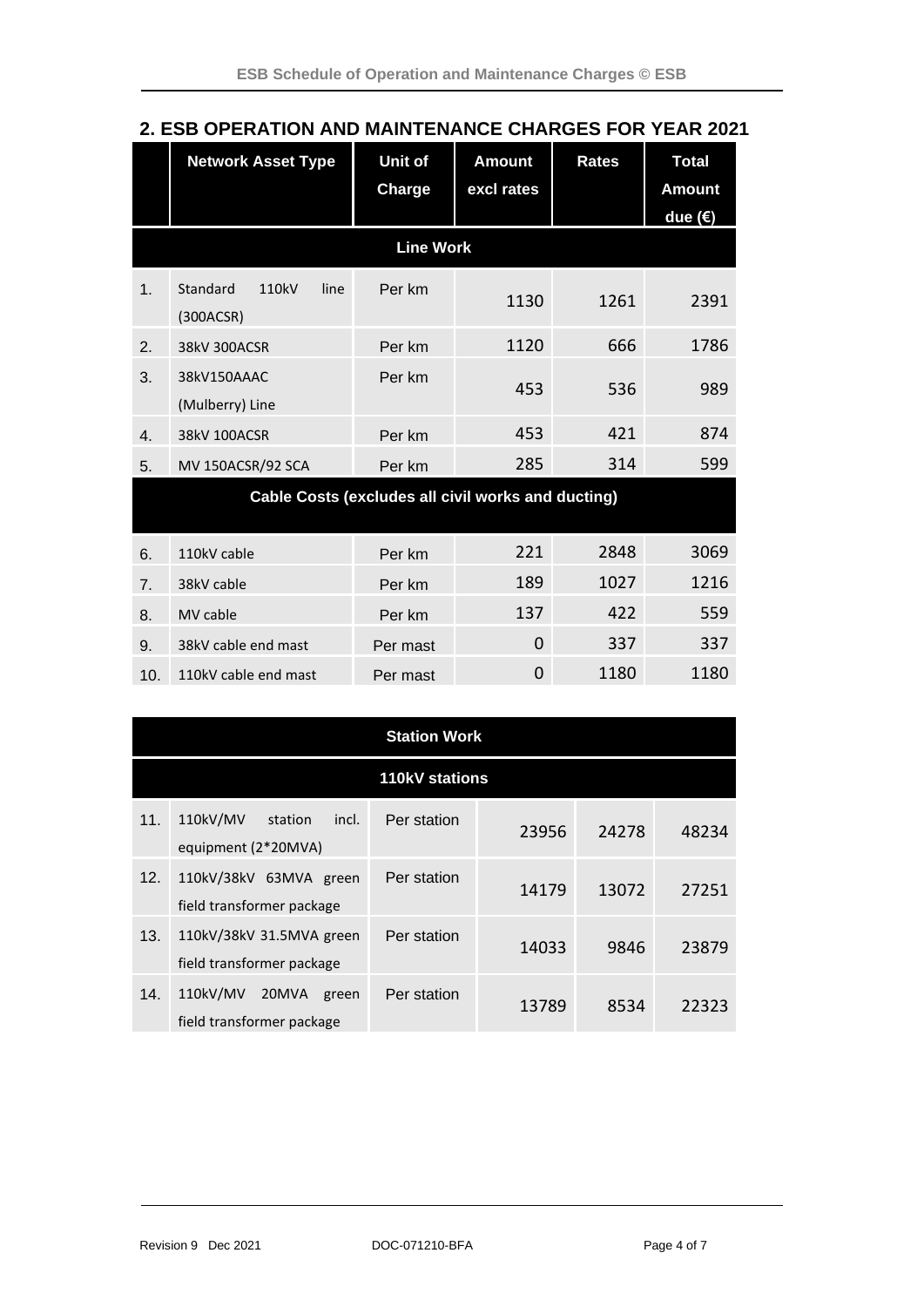|     | <b>Network Asset Type</b>                                                                  | Unit of<br>Charge    | <b>Amount</b><br>excl rates | <b>Rates</b> | <b>Total</b><br><b>Amount</b><br>due $(€)$ |
|-----|--------------------------------------------------------------------------------------------|----------------------|-----------------------------|--------------|--------------------------------------------|
| 15. | 110kV/MV 31.5MVA green<br>field transformer package                                        | Per station          | 14033                       | 10437        | 24470                                      |
| 16. | 1*31.5MVA to 2*31.5MVA                                                                     |                      | 3456                        | 7163         | 10619                                      |
| 17. | 2*31.5MVA to 2*63MVA                                                                       |                      | 295                         | 7796         | 8091                                       |
|     |                                                                                            | <b>38kV stations</b> |                             |              |                                            |
| 18. | 38kV/MV<br>Station<br>incl.<br>equipment (2*5MVA)                                          | Per station          | 11904                       | 9804         | 21708                                      |
| 19. | 38kV/MV 5MVA Green field<br>transformer package                                            | Per station          | 9344                        | 4117         | 13461                                      |
| 20. | 38kV/MV 10MVA Green field<br>transformer package                                           | Per station          | 9439                        | 4481         | 13920                                      |
| 21. | 38kV/MV 15MVA Green field<br>transformer package                                           | Per station          | 9471                        | 4721         | 14192                                      |
| 22. | 38kV/MV - install 5MVA<br>transformer into<br>existing<br>station $- B/B$ extension        | Per station          | 1799                        | 4225         | 6024                                       |
| 23. | 38kV/MV - install<br>10MVA<br>transformer<br>into<br>existing<br>station $- B/B$ extension | Per station          | 1893                        | 4586         | 6479                                       |
| 24. | 38kV/MV - install 5MVA<br>transformer<br>into<br>existing<br>station no B/B extension      | Per station          | 1759                        | 3342         | 5101                                       |
| 25. | 38kV/MV - install 10MVA<br>transformer into<br>existing<br>station no B/B extension        | Per station          | 1854                        | 3700         | 5554                                       |
| 26. | Uprate<br>$2*5MVA$<br>to<br>$2*10MVA$                                                      |                      | 189                         | 716          | 905                                        |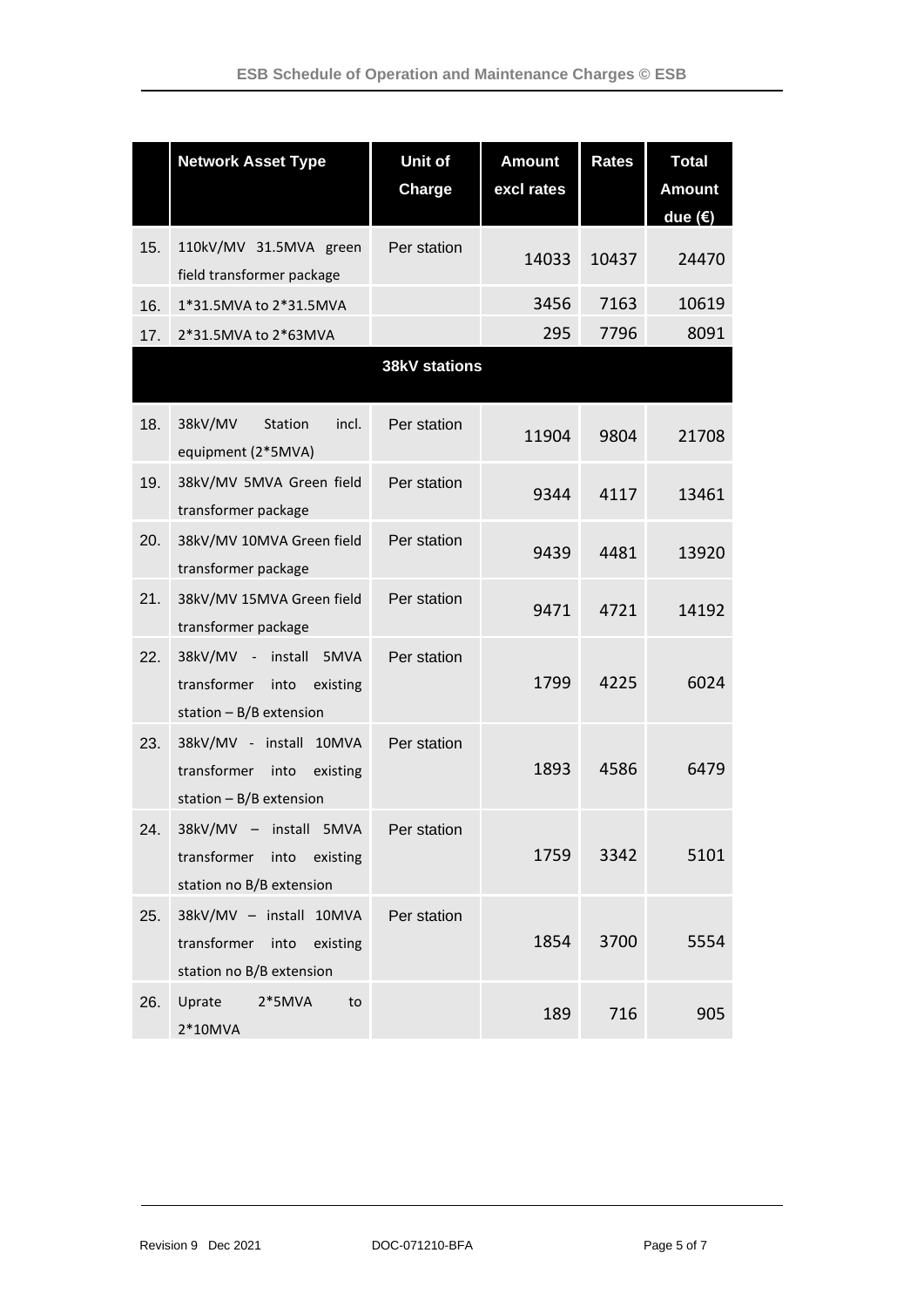| <b>Miscellaneous Station items</b> |                                                                           |                           |                             |                |                                            |
|------------------------------------|---------------------------------------------------------------------------|---------------------------|-----------------------------|----------------|--------------------------------------------|
|                                    | <b>Network Asset Type</b>                                                 | Unit of<br>Charge         | <b>Amount</b><br>excl rates | <b>Rates</b>   | <b>Total</b><br><b>Amount</b><br>due $(€)$ |
| 27.                                | 38kV cubicle in 38kV station                                              | Per cubicle               | 274                         | 1261           | 1535                                       |
| 28.                                | 38kV<br>cubicle<br>110kV<br>in<br>station                                 | Per cubicle               | 337                         | 1448           | 1785                                       |
| 29.                                | MV cubicle in 110kV station                                               | Per cubicle               | 337                         | 1448           | 1785                                       |
| 30.                                | MV cubicle in 38KV outdoor<br>station                                     | Per cubicle               | 274                         | 1261           | 1535                                       |
| 31.                                | MV cubicle with interface<br>transformer                                  | Per cubicle               | 705                         | 1675           | 2380                                       |
| 32.                                | MV terminal station without<br>NULEC recloser (pre-Gate 2<br>connections) | Per station               | 180                         | 234            | 414                                        |
|                                    |                                                                           | <b>Metering and SCADA</b> |                             |                |                                            |
| 33.                                | Metering and SCADA for<br>2MW-5MW site                                    | Per site                  | 700                         | 0              | 700                                        |
| 34.                                | Metering and SCADA for<br>5MW-10MW site                                   | Per site                  | 817                         | $\overline{0}$ | 817                                        |
| 35.                                | Metering and SCADA for<br>>10MW site                                      | Per site                  | 1345                        | $\overline{0}$ | 1345                                       |
| 36.                                | Metering for <2MW site                                                    | Per site                  | 465                         | 0              | 465                                        |
| 37                                 | Protection for MV<2MW                                                     |                           | 200                         | 126            | 326                                        |
| 38                                 | Protection<br>for<br>$MV>2MW$ ,<br><5MW with SCADA via GPRS               |                           | 326                         | 138            | 464                                        |